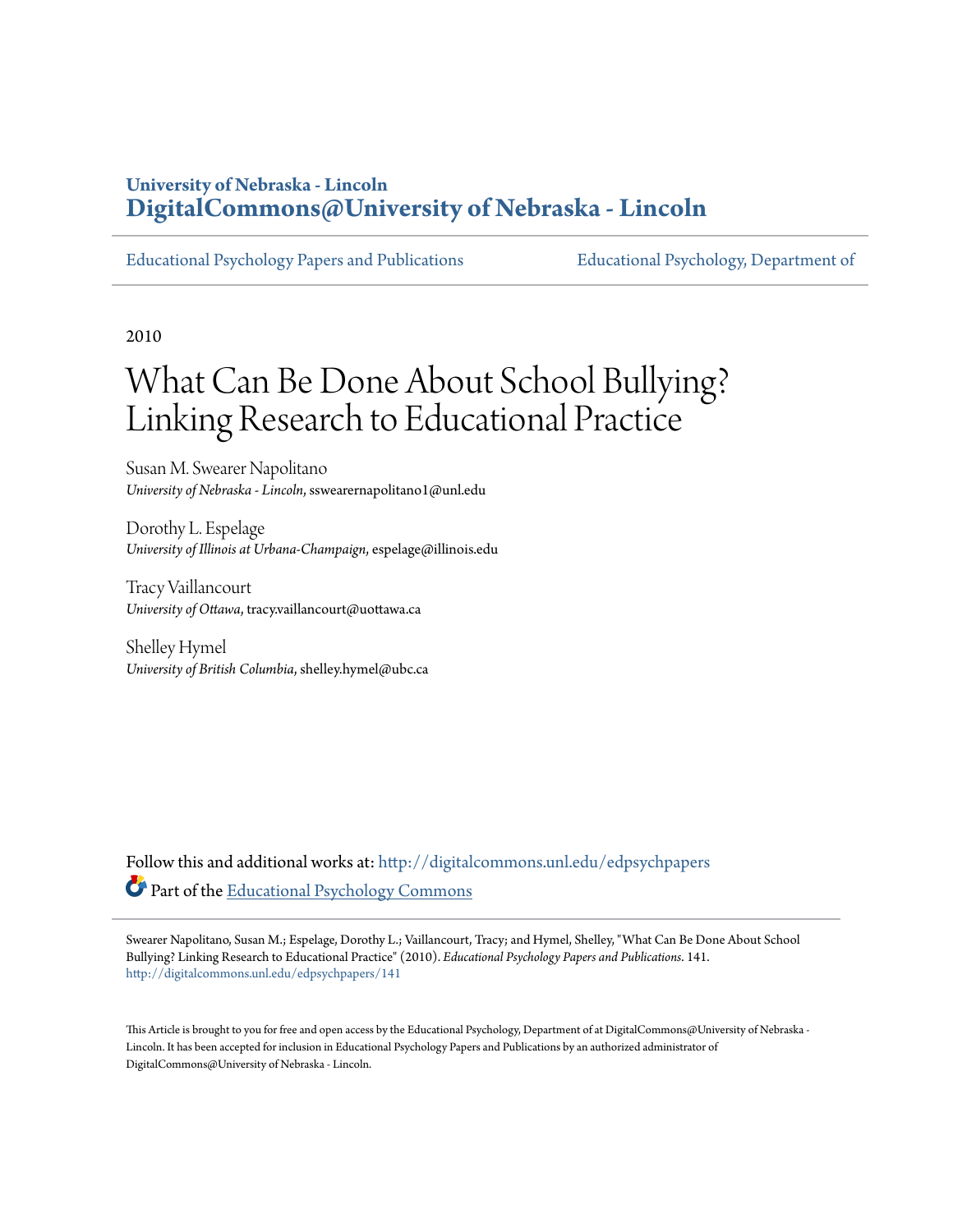Published in *Educational Researcher* (2010) 39(1): 38-47. Copyright 2010, Sage. Published on behalf of American Educational Research Association. Used by permission. http://edr.sagepub.com/content/39/1/38. DOI: 10.3102/0013189X09357622.

### What Can Be Done About School Bullying? Linking Research to Educational Practice

Susan M. Swearer, Dorothy L. Espelage, Tracy Vaillancourt, and Shelley Hymel

In this article, the authors review research on individual, peer, and school contributions that may be critical factors for enhancing efforts to address bullying among students. Methodological challenges are delineated,with an emphasis on how bullying is defined and assessed and the subsequent implications for bullying prevention and intervention program evaluation. The impact of school-based anti-bullying programs and the challenges currently facing educators and researchers in this area are discussed. The article concludes with a proposal for a broader, ecologically based model of school bullying based on the emerging literature.

Keywords: At-risk students; School psychology; Student behavior/attitudes; Violence

Article history: Manuscript received June 26, 2009; revision received October 23, 2009; accepted November 2, 2009. Version of record February 11, 2010; this version May 4, 2012.

Bullying is now recognized as a widespread and often neglected problem in schools around the world, and one that has serious implications for children who are victimized by bullies and for those who perpetrate the bullying. A rapidly growing body of research over the past 15 years has shown that both bullies and victims are at risk for short-term and long-term adjustment difficulties such as academic problems (Batsche & Knoff, 1994; Fonagy,Twemlow, Vernberg, Sacco, & Little, 2005), psychological difficulties (Kaltiala-Heino, Rimpela, Rantanen, & Rimpela, 2000; Kumpulainen, Räsänen, Henttonen, Almqvist, et al., 1998; Swearer, Song, Cary, Eagle, & Mickelson, 2001), and social relationship problems (Goldbaum, Craig, Pepler, & Connolly, 2003; Graham, Bellmore, & Juvonen, 2003; Graham & Juvonen, 1998; Ladd, 2003; Nansel et al., 2001; Olweus, 1993b, 1995). Bullying has been linked to anger, aggression, violence, hyperactivity, and externalizing problems as well as to later delinquency and criminality (Olweus, 1993a). Victimization by peers has been linked to illnesses, school avoidance, poor academic performance, increased fear and anxiety, and suicidal ideation as well as to long-term internalizing difficulties including low self-esteem, anxiety, and depression (see Hawker & Boulton, 2000; McDougall, Vaillancourt, & Hymel, 2009). Moreover, suicidal ideation is reported by both bullies and victims, and especially by bully-victims (e.g., Kaltiala-Heino, Rimpela, Marttunen, Rimpela, & Rantanen, 1999). Although the aforementioned findings are robust, it is not entirely clear whether the connections between bullying, victimization, and psychosocial difficulties reflect causes, consequences, or merely concomitant correlates of bullying and/or victimization. In this article, we review recent research on academic achievement, school climate, peer group functioning, and individual factors that may be critical for enhancing our efforts to effectively address school bullying. We consider the impact of school-based anti-bullying programs and the challenges currently facing educators and researchers, and we propose an ecologically based model of school bullying influenced by the emerging empirical literature.

Research on Bullying Among School-Aged Youth

Over the years, considerable debate has ensued regarding aspects of the school environment that foster or buffer the development of bullying among youth. Early research focusing on physical aspects of the school environment, including teacher-student ratio, population, and budgets (Griffith, 1996; Huber, 1983; Rutter, Maughan, Mortimore, Ouston, & Smith, 1979), yielded no definitive conclusions about which particular aspects of schools, families, or communities were protective or risk factors. Subsequently, researchers expanded their inquiries to consider broader constructs such as school policies, teacher attitudes, peer group functioning, and school climate as potential predictors of children's prosocial and problematic behaviors.

#### Bullying and Academic Achievement

Some, but not all, studies have demonstrated links between involvement in bullying and poor academic performance. Surveying 3,530 students in Grades 3 to 5, Glew, Fan, Katon, Rivara, and Kernic (2005) identified bullies, victims, and bully-victims based on responses to two items: (a) "Students at this school make fun of, bother, or hurt me," and (b) "How often have you yourself made fun of, bothered, or hurt another student at school?" Glew et al. found that victims of bullying and bully-victims were less likely to be high achievers in school (measured by a composite score including reading, math, and listening) than students who were bystanders. Low achievement was not associated with bullying others. In contrast, in a study of 930 sixth graders, Nansel, Haynie, and Simons-Morton (2003) found significantly (*p* < 0.01) poorer school adjustment (e.g., doing well on schoolwork, getting along with classmates, following rules, doing homework) among students who were bullies, victims, or bullyvictims as compared with students who were not involved. Other studies have demonstrated that children who are bullied are more likely to avoid school (e.g., Kochenderfer & Ladd, 1996; Olweus, 1992) or even drop out (Fried & Fried, 1996). In contrast, Hanish and Guerra (2002) and Woods and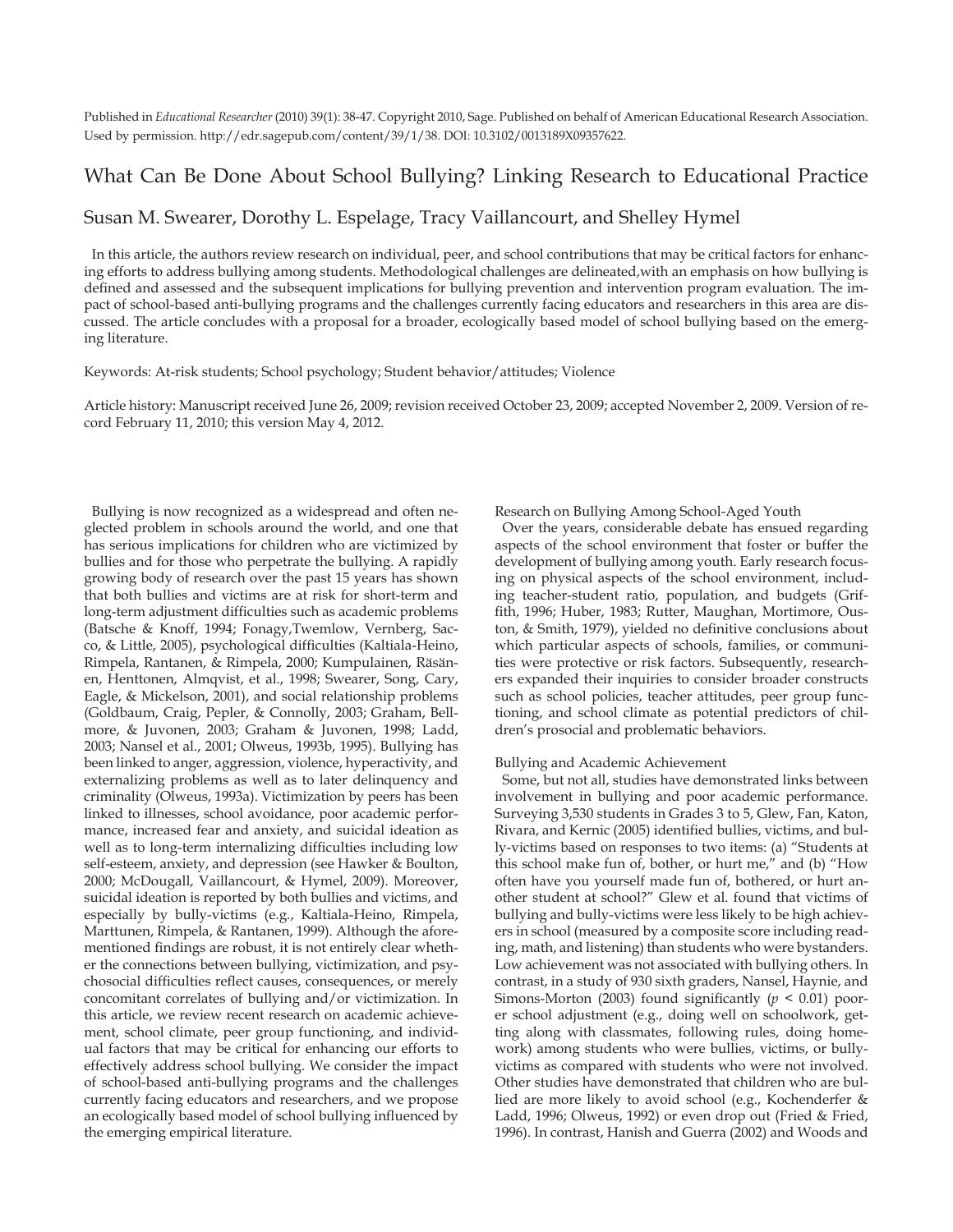Wolke (2004) failed to demonstrate significant links between peer victimization and academic achievement, and Beran (2008) found a significant, albeit modest, relation between victimization and teacher-rated achievement for preadolescents (10-12 years) but not early adolescents (12-15 years). In summarizing her results, Beran concluded that preadolescents who are bullied are at some risk for demonstrating poor achievement, although this risk increases substantially if the child also receives little support from parents and is already disengaged from school. Among early adolescents, Beran concluded that the effect of peer harassment on academic achievement is not a direct one, and peer harassment becomes one of several factors contributing to poor achievement. Specifically, those students who are harassed and who also have few or no friends and little opportunity for positive peer interactions are at greater risk for low achievement, especially if they already exhibit conduct problems or hyperactivity. Thus, involvement in bullying does not automatically place a child at risk for poor achievement but can be one of a combination of factors that undermine a child's engagement in school, underscoring the need for educators to pay particular attention to children who are victimized.

The links between peer victimization and achievement are complicated at the individual level, and yet researchers have shown that school-based bullying prevention efforts can positively enhance school performance and achievement. Specifically, Fonagy et al. (2005) found that elementary students who attended schools where a bullying and violence prevention program was in place for 2 years or more had higher achievement than a matched comparison group of students in control schools that did not have the bullying prevention program. Moreover, academic achievement decreased among students who left schools with the program and moved to schools that did not. Thus, although the relationship between bullying and school performance is a complex one, the challenge for educators is to create a safe learning environment so that all students can achieve optimally in school.

#### Bullying and School Climate

School climate is an important consideration in understanding school bullying because adult supervision decreases as students move from elementary to middle and secondary school. In turn, less structure and supervision are associated with concomitant increases in student bullying, particularly in locations such as playgrounds, lunchrooms, and hallways (American Association of University Women Educational Foundation, 2001; Craig & Pepler, 1997; Vaillancourt et al., in press). Students often report feeling unsafe and afraid in unsupervised places in and around schools (Astor, Meyer, & Pitner, 2001; Vaillancourt et al., in press).

For nearly two decades, Kasen and colleagues have studied the impact of school climate on child outcomes (Kasen, Berenson, Cohen, & Johnson, 2004; Kasen, Cohen, & Brook, 1998; Kasen, Johnson, & Cohen, 1990). In their 1990 article, they found that students (ages 6-16) attending schools with high rates of student-student and teacher-student conflict showed greater increases in oppositional, attentional, and conduct problems than students from well-organized schools that emphasized learning, who showed decreases in these negative behaviors. A 6-year follow-up study indicated

increased risk of alcohol abuse and criminality among students from high-conflict schools (Kasen et al., 1998). In their most comprehensive examination of the impact of school climate, Kasen et al. (2004) surveyed 500 students and their mothers across 250 schools over a 2.5-year interval (ages 13.5 and 16) on a broad range of measures of both the school environment and student problem behaviors (e.g., bullying, physical/verbal aggression, deviance, rebelliousness, etc.). Results indicated that students in highly conflictual schools, where teachers were ineffective in maintaining order and students defied teachers and engaged in fighting and vandalism, showed an increase in verbal and physical aggression, even after controlling for baseline aggression. Students who attended schools that emphasized learning showed a decrease in aggression.

These studies demonstrated that general aggression levels in the classroom and schools do co-occur with other schoolrelated problems, suggesting that prevention programs that address aggression may have an impact on other school-related problems. Positive school bonding plays a significant role in buffering against the presence of other negative influences and has been associated with lowered risk of student substance abuse, truancy, and other acts of misconduct (Hawkins, Catalano, & Miller, 1992) even when families and neighborhoods are not a positive influence. In a study of 7,376 seventh and eighth graders in middle school, Espelage and Swearer (2009) found that greater bullying and victimization were associated with fewer positive peer influences and fewer parent-child relationships that were perceived as caring from the students' perspective. In addition, positive school climate buffered the potentially negative impact of low parental caring and low positive peer influences on bullying perpetration and bullying victimization. Thus positive, connective school climates are likely to have attenuated these risk factors.

#### Bullying and Peer Group Functioning

Bullying is also strongly influenced by peer behaviors and reactions. Bystanders—students who are aware of bullying—can have a powerful effect on bullying, positive or negative. One observational study of students found that peers were involved in 85% of bullying episodes, usually by either providing attention to the bullying or actually joining in the aggression (Craig & Pepler, 1995, 1997). Students tend to look to other youth for cues regarding how to respond when they witness bullying (Salmivalli, Lagerspetz, Bjorkqvist, & Kaukiainen, 1996). Providing an audience for bullying by standing around and watching or laughing can encourage and prolong bullying (Craig & Pepler, 1995, 1997; Salmivalli et al., 1996). Elementary students who participated in the Steps to Respect program showed a decrease in destructive bystander behavior (Frey, Hirschstein, Edstrom, & Snell, 2009).

One peer-based theory that dominates the bullying research literature is the application of the homophily hypothesis, which posits that aggressive youths affiliate with other aggressive youths (Cairns & Cairns, 1994). Consistent with this hypothesis, peer group members tend to have similar involvement in bullying behaviors (Espelage, Green, & Wasserman, 2007). In addition, for both boys and girls, peer group bullying predicts individual bullying behaviors over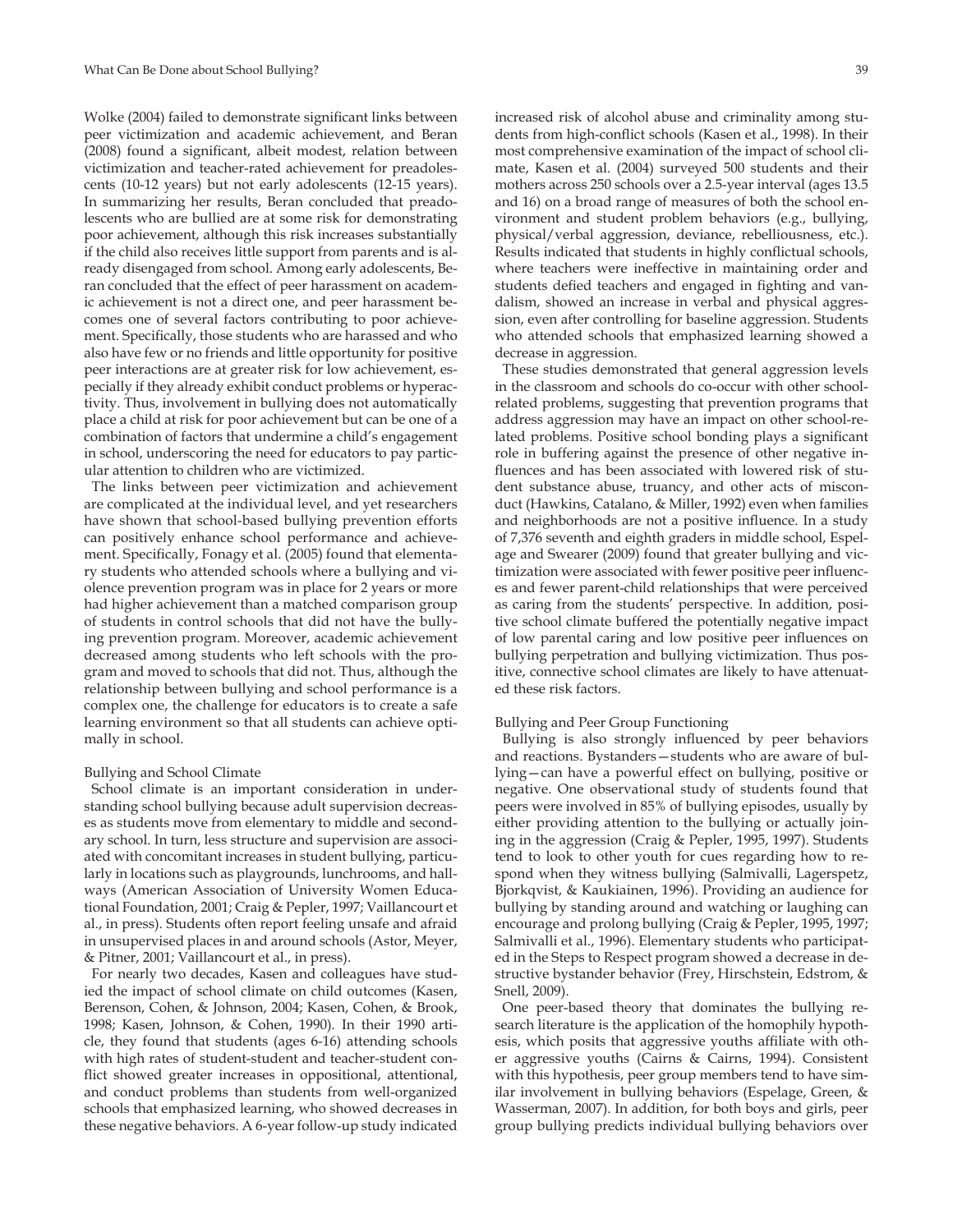time, even after controlling for baseline levels of bullying (Espelage, Holt, & Henkel, 2003). Research by Salmivalli and colleagues in Finland (e.g., Salmivalli et al, 1996; Salmivalli & Voeten, 2004) has clearly demonstrated that bullying behavior is often reinforced by peers and can be seen as acceptable and normative within the peer group.

Overall, these studies highlight the powerful effect of peer norms on bullying attitudes and behaviors. Although many bullying prevention programs do address the role of the bystander, they do not address the fact that in many peer groups bullying might be the norm. This is a major oversight and is likely one reason why bullying prevention programs have yielded less-thanencouraging outcomes (Swearer, Espelage, & Napolitano, 2009). Until these peer norms are modified, it is likely that bullying behaviors will remain intractable in our schools (Vaillancourt, Hymel, & McDougall, 2003). One promising approach to changing group norms are anti-bullying interventions that target how children, especially peers who witness bullying, respond (e.g., Aboud & Miller, 2007; Frey et al., 2009; Orpinas & Horne, 2006; Salmivalli, Karna, & Poskiparta, 2010; Stevens, Van Oost, & De Bourdeaudhuij, 2000). Strategies to foster positive bystander responses in bullying situations may be more effective with younger, elementary students than with older, secondary students, given evidence that younger students are significantly more likely to take direct positive action as bystanders (e.g., direct intervention, helping the victim, talking to adults) and that passive (do nothing) and aggressive (get back at the bully) responses increase with age (Trach, Hymel, Waterhouse, & Neale, in press).

#### Bullying and Individual Factors

Certain individual characteristics heighten risks for being a victim of bullying. Boys are more often victimized than girls (Espelage & Holt, 2001; Kumpulainen, Rasanen, & Henttonen, 1998; Vaillancourt et al., 2008), although this depends somewhat on the form of victimization. Boys are also more likely to experience physical bullying victimization (e.g., being hit), and girls are more likely to be targets of indirect victimization (e.g., social exclusion; Jeffrey, Miller, & Linn, 2001). In addition to gender, ethnicity is a complex issue in the bullying literature. One of the few studies that addressed the influences of race on bullying found that Black students in the United States reported less victimization than White or Hispanic youth (Nansel et al., 2001). Juvonen, Graham, and Schuster (2003) found Black middle school youth more likely to be categorized as bullies and bully-victims than White students were. Additional factors related to victimization risk include not fitting in with a peer group (Hoover, Oliver, & Thomson, 1993), obesity (Janssen, Craig, Boyce, & Pickett, 2004), remedial education enrollment (Byrne, 1994), and developmental disabilities (Marini, Fairbairn, & Zuber, 2001). In addition, victims are often characterized as more insecure and anxious and quieter than their peers (Olweus, 1995).

Identifying the characteristics of bullies has been more challenging (Graham, 2009). For example, consistent with a social skills deficit model of bullying, some research suggests that bullies display deficiencies in social problem solving (Slee, 1993; Warden & Mackinnon, 2003). Other studies, however, have linked bullying behavior to seemingly positive social competencies, including high social intelligence (Kaukiainen et al., 1999) and being seen by peers as powerful and popular (Rodkin, Farmer, Pearl, & Van Acker, 2006; Thunfors & Cornell, 2008; Vaillancourt et al., 2003). Research by Vaillancourt et al. has also demonstrated that most adolescent bullies are perceived by their peers as being attractive, popular, and leaders in their schools.

Students with disabilities. Although many researchers investigating victimization indicate that students with disabilities (i.e., learning, physical, psychological) are victimized more frequently than their nondisabled peers, findings related to prevalence and predictors have yielded inconsistent results. Woods and Wolke (2004) found comparable self-reported victimization rates among students with and without disabilities, but Little (2002) found that up to 94% of students with disabilities reported experiencing some form of victimization. The majority of studies on victimization of students with disabilities have documented that these students experience increased verbal abuse (e.g., name-calling, mimicking disability characteristics, teasing), social exclusion, and physical aggression when compared with students without disabilities (Llewellyn, 2000; Marini et al., 2001; Norwich & Kelly, 2004).

Other research has indicated that students with disabilities display more bullying and/or aggressive behaviors (physical, verbal) than students without disabilities (Kaukiainen et al., 2002; O'Moore & Hillery, 1989; Unnever & Cornell, 2003; Whitney, Smith, & Thompson, 1994). Over time, victimized students with disabilities may develop aggressive characteristics as a strategy to combat victimization (Kumpulainen, Räsänen, & Puura, 2001; O'Moore & Hillery, 1989; Van Cleave & Davis, 2006), suggesting that these students become provocative victims. Overall, researchers have documented that between 15% (Van Cleave & Davis, 2006) and 42% (O'Moore & Hillery, 1989) of victims with disabilities also exhibit characteristics (such as impulsivity, aggression) of youth who bully others. Data also suggest that students with psychiatric disorders or high-incidence disabilities such as behavior disorders may adopt these aggressive behaviors in response to being victimized (Brockenbrough, Cornell, & Loper, 2002; Kumpulainen et al., 2001).

Lesbian, gay, bisexual, and transgender (LGBT) students. Many LGBT students also report experiencing victimization while at school, including physical and verbal harassment, isolation and stigmatization, and physical assault (Kosciw, Diaz, & Greytak, 2008; Rivers, 2001). In a recent survey of LGBT youth, approximately 85% reported experiencing some form of bullying or harassment while at school (Kosciw et al., 2008). In addition, Rivers (2001) found that 82% of a LGB (did not measure trans-gender) student sample reported being targets of name-calling (mostly homophobic in nature) and 60% reported being assaulted. LGBT youth also report victimization and insults from school administrators, staff, and teachers (Chesir-Teran, 2003). However, when the school climate is perceived as positive, it serves to buffer against the experience of negative psychological and social concerns among LGBT youth and those questioning their own sexual orientation (Espelage, Aragon, Birkett, & Koenig, 2008).

Even in the absence of direct homophobic victimization, a child might experience increased anxiety, depression, and isolation in schools where antigay language is widely used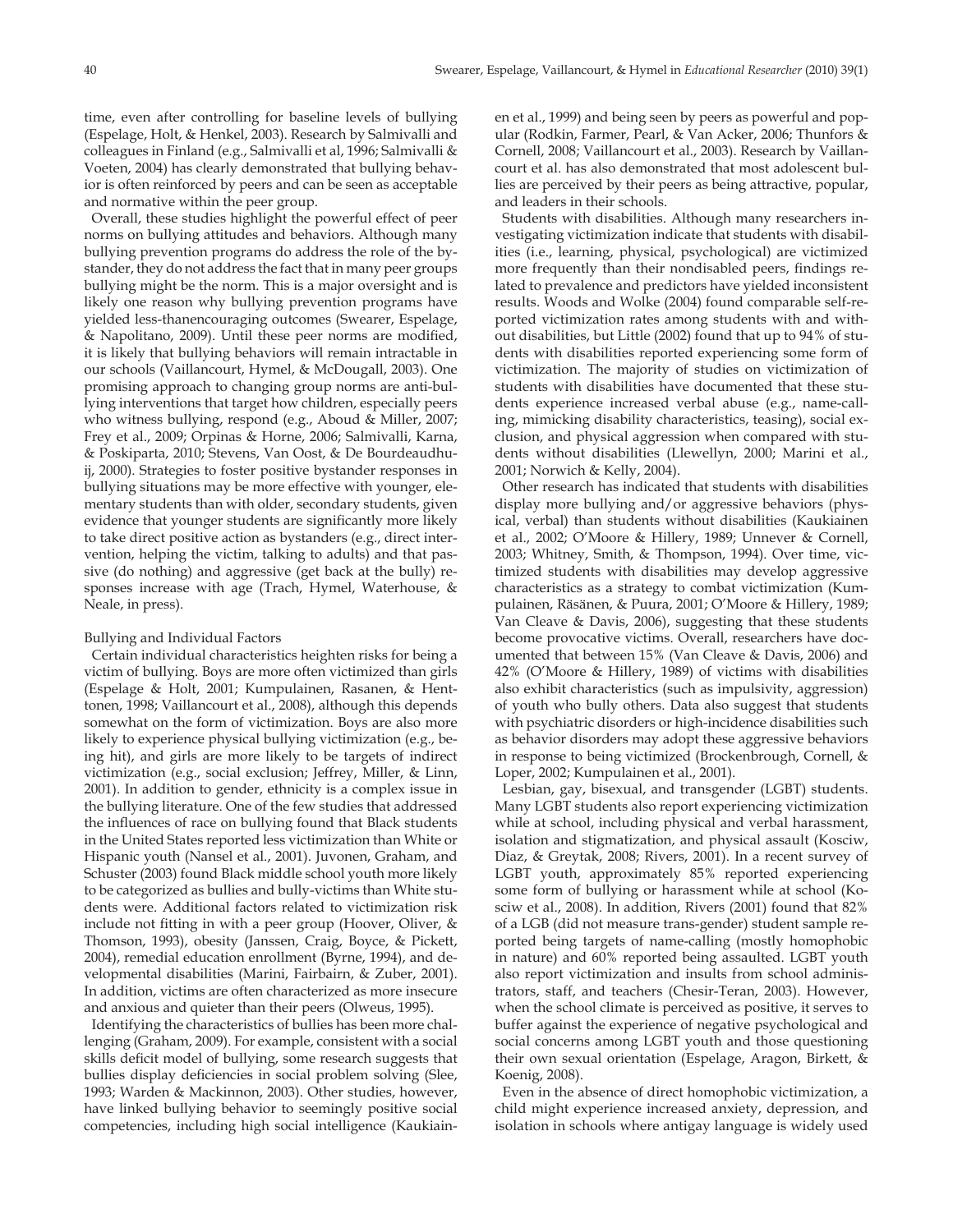(Swearer, Turner, Givens, & Pollack, 2008). More than 90% of LGB teens report that they *sometimes* or *frequently* heard homophobic remarks in school such as "faggot," "dyke," or other homophobic words. Of these students, 99.4% said they heard remarks from students and 39.2% heard remarks from adults at school (Kosciw & Diaz, 2006). Antigay language in schools suggests that many school environments are unsupportive of lesbian, gay, bisexual, and transgendered students, which may contribute to negative outcomes for these youth.

Collectively, this rapidly growing body of research on school bullying has motivated increased efforts to develop and implement school-based intervention and prevention programs addressing bullying in countries around the world (e.g., see Jimerson, Swearer, & Espelage, 2009). In the current zeitgeist of evidence-based practice, research attention has moved from obtaining information on the prevalence, correlates, and consequences of bullying to issues of assessment and program evaluation.

#### Methodological Challenges in Research-to-Practice

Methodological issues challenge the field of bullying research, making comparisons across studies and evaluation efforts difficult. Bullying can be assessed via different approaches (i.e., rating scales, surveys, observations, interviews), and different assessment strategies may yield different findings (Cornell & Bandyopadhyay, 2010; Cornell & Brockenbrough, 2004; Furlong, Sharkey, Felix, Tanigawa, & Green, 2010; Swearer, Siebecker, Johnsen-Frerichs, & Wang, 2010). A lack of consensus regarding how to define bullying continues, and problems ensue when researchers attempt to agree on a common definition and a common metric for measuring bullying.

Despite variability across definitions and methods of assessment, most agree that bullying describes intentionally harmful, aggressive behavior that is repetitive in nature and in which there is a power differential between the aggressor and victim (e.g., Olweus, 1993b). How one defines bullying has important implications for assessing the construct. Indeed, Vaillancourt et al. (2008) examined whether the provision of a definition (or not) would yield different prevalence rates in self-reported bullying. More than 1,700 students (ages 8-18) were randomly assigned to either a definition or no definition condition and asked to report on their experiences with bullying as a victim or perpetrator. Provision of a standardized definition of bullying was related to different prevalence rates—students who were provided a definition reported being bullied less and bullying others more than students who were not given a definition.

There are several important challenges to the accurate measurement of bullying. Intervention and prevention efforts that seek to raise awareness regarding bullying can initially increase student reports of bullying, making evaluation of changes in rates of bullying difficult in short-term longitudinal evaluations. Second, one's interpretation of bullying varies across cultures, language groups (Smith, Cowie, Olafsson, & Liefooghe, 2002), reporters (e.g., Vaillancourt et al., 2008), and individual characteristics like age and gender (e.g., Boulton, Trueman, & Flemington, 2002; Smith & Levan, 1995). Third, the use of different approaches to the assessment of bullying can lead to different findings. Bullying has been assessed using direct observations (e.g., Craig, Pepler, & Atlas, 2000; Frey et al., 2009; Tapper & Boulton, 2005), teacher ratings (Nabuzoka, 2003), parent reports (Nordhagen, Neilsen, Stigum, & Kohler, 2005), peer nominations (Vaillancourt et al., 2003; Veenstra et al., 2005), peer ratings (Salmivalli et al., 1996), and most commonly, self-reports (Nansel et al., 2001; Olweus, 1993b; Vaillancourt et al., in press), which vary across and within methods. Some studies have documented weak agreement across self-versus peer reports of bullying (Cole, Cornell, & Sheras, 2006; Graham et al., 2003; Juvonen, Nishna, & Graham, 2001), although others have demonstrated more consistent agreement among younger (Frey et al., 2009) and among older children (Ladd & Kochenderfer-Ladd, 2002). Importantly, however, researchers such as Ladd and Kochenderfer-Ladd have shown that in terms of predicting future adjustment, a multi-informant approach yields better estimates than a single-informant measure. In the area of bullying, it is typical that the status designation of bully, victim, bully-victim, or bystander is based on one informant, most often the child. This narrow approach increases measurement error in that extreme biases are not attenuated as they would be if other evidence were considered.

One critical question that remains unanswered is whether particular assessment approaches are sufficiently sensitive to changes in rates of bullying. In one of the few studies utilizing both observation and self-report data to evaluate intervention effects, Frey et al. (2009) found that observed changes over time in bullying and victimization on the school playground were not confirmed in student or teacher reports. Almost all evaluations of school-based interventions rely on anonymous self-report to measure outcomes. Research is needed to determine whether self-report measures are sufficiently sensitive to detect changes in bullying over time, especially given evidence that school-based intervention efforts do not demonstrate consistent success, as reviewed in the section below.

#### School-Based Anti-Bullying Efforts

School-based anti-bullying efforts often involve universal programs administered to the entire school population, typically with the goal of increasing awareness about bullying and decreasing bullying behaviors among students. Although some research has demonstrated significant and positive outcomes for school-based anti-bullying intervention and prevention efforts (e.g., Cross, Hall, Hamilton, Pintabona, & Erceg, 2004; Frey et al., 2009; Olweus, 1993a, 2004; Salmivalli, Kaukiainen, Voeten, & Sinisammal, 2004), not all efforts have met with consistent success (e.g., Bauer, Lozano, & Rivara, 2007; Hanewinkel, 2004; Limber, Nation, Tracy, Melton & Flerx, 2004). In fact, four recent reviews evaluating school-based anti-bullying efforts have yielded mixed results.

Results from a 2004 meta-analysis of 14 whole-school antibullying programs by Smith, Schneider, Smith, and Ananiadou (2004) found small to negligible effect sizes for desired changes in student self-reports of both victimization and perpetration. In fact, in some cases, program effects were actually negative, with documented increases in bullying among students. These reported "increases," however, may reflect an increase in awareness and vigilance regarding bullying behavior. The validity of self-reports is seldom ques-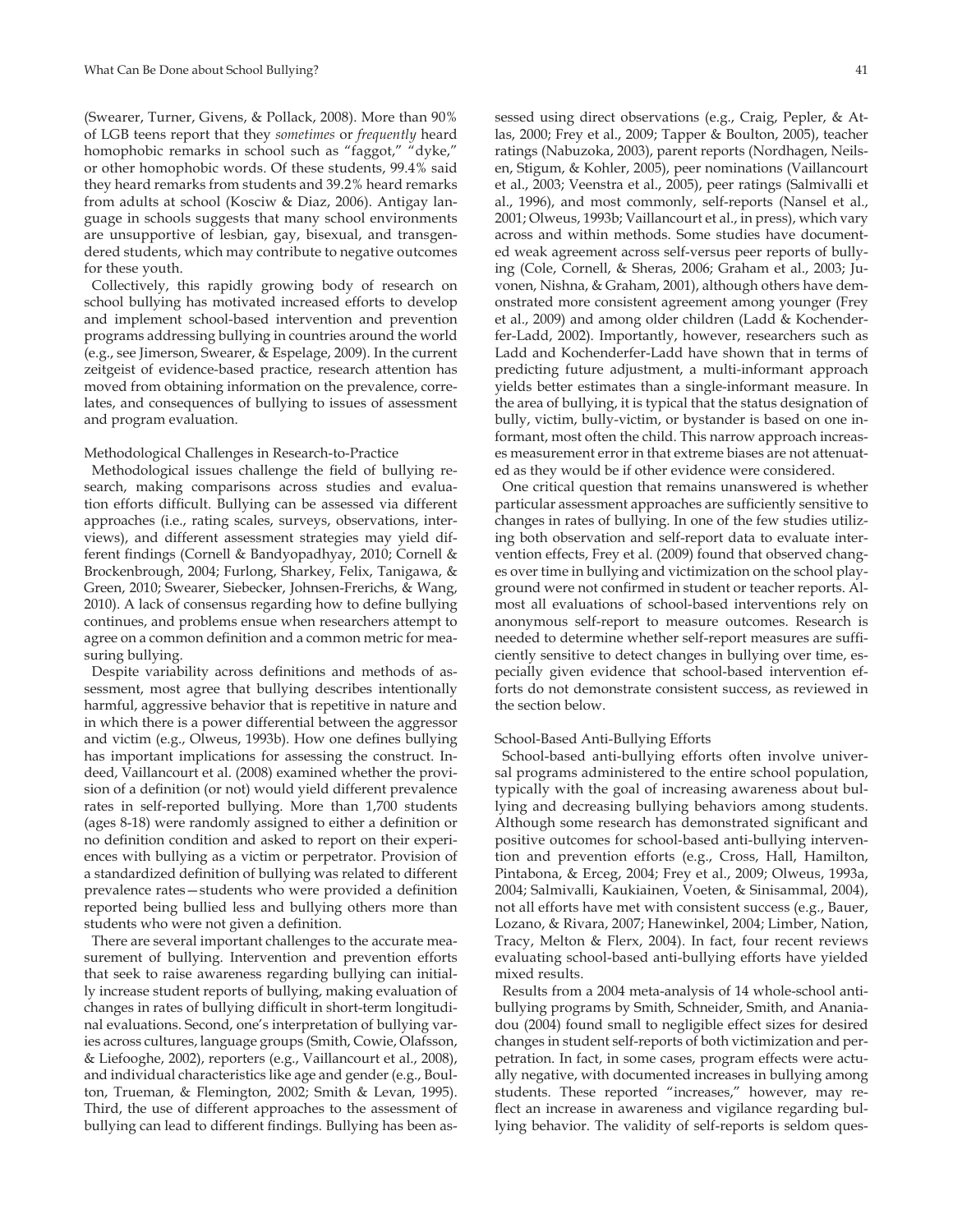tioned in bullying intervention studies. In fact, far too often researchers rely on anonymous self-reports to measure program effects, without corroboration from other sources. This important limitation is highlighted in Frey et al.'s (2009) recent longitudinal study of the Steps to Respect anti-bullying program in which "change" was found to be closely linked to the method used to assess change (i.e., observations vs. teacher and student reports).

Vreeman and Carroll (2007) examined the findings of 26 studies evaluating school-based anti-bullying efforts, distinguishing between classroom curriculum studies, wholeschool/multidisciplinary interventions, and targeted social and behavioral skill training for bullies and victims. The most promising results were reported for whole-school anti-bullying efforts, including those to establish schoolwide rules and consequences for bullying, teacher training, conflict resolution strategies, and classroom curricula and individual training. Schoolwide programs were found to be far more effective in reducing bullying and victimization than were classroom curriculum programs or social skills training strategies, although at least some research showed positive benefits of these latter two approaches.

Of the 10 studies evaluating whole-school programs, 2 studies examining the impact of the pioneering Olweus Bullying Prevention Programme (OBPP), both conducted in Norway, yielded disparate results. Although Olweus (1993a, 1994) reported decreases in both bullying and victimization, Roland (1993, 2000) reported increases in bullying (for boys) and victimization (for boys and girls). Seven of the 8 other schoolwide interventions demonstrated at least some significant improvements in bullying or victimization, although results varied across subsamples and measures.

A more recent, 2008 meta-analytic investigation of 16 studies published from 1980 to 2004 yielded similarly disappointing results regarding the impact of anti-bullying programs (Merrell, Gueldner, Ross, & Isava, 2008). This meta-analysis included data from more than 15,000 students (Grades K-12) in Europe, Canada, and the United States. Positive effect sizes were found for only one third of the study variables, which primarily reflected favorable changes in knowledge, attitudes, and perceptions of bullying. No changes were found for bullying behaviors, as predominately assessed via student self-report (across 13 studies).

Despite the rather disheartening results of these two metaanalyses, a third recent meta-analysis by Ttofi, Farrington, and Baldry (2008) yielded mixed results. In a report for the Swedish National Council for Crime Prevention, the authors evaluated 30 bullying intervention studies, of which 13 were based on the OBPP. This meta-analysis was noteworthy because of the rigorous study selection procedures used (i.e., focus on reducing school bullying, bullying defined clearly, bullying measured using self-report, studies that included both experimental and control conditions, inclusion of effect sizes, and sample sizes of 200 or larger). Results indicated that bullying and victimization were reduced by 17% to 23% in experimental schools compared with control schools, with programs based on the OBPP being the most efficacious. Ttofi et al. found that reductions in bullying were associated with parent training, increased playground supervision, disciplinary methods (dichotomized as punitive vs. non-punitive), home-school communication, class-

room rules, classroom management, and use of training videos. Further, there was a dosage effect; the more elements included in a program, the greater the likelihood of reducing bullying. The researchers also noted that anti-bullying programs were more efficacious in smaller scale European studies and less effective in the United States.

So, what do these findings mean for school-based bullying programming in North America? These mixed results suggest that, although school-based and schoolwide bullying prevention efforts can be effective, success in one school or context is no guarantee of success in another. Indeed, given the pioneering work that Dan Olweus has done in the area of bullying (e.g., Olweus, 1993a), it is not surprising that almost half of the programs included in the meta-analyses described above were based on the OBPP (Olweus, 1993a), which, despite many successful trials in Scandinavian countries, has not yet demonstrated consistent efficacy in schools in North America (Bauer et al., 2007). Researchers are only beginning to understand the factors that contribute to this variation in outcomes across schools and across countries. Indeed, there is no single, large-scale randomized clinical trial of a schoolwide bullying prevention program, a fact that highlights the need to conduct rigorous randomized trials in this area.

Why are whole-school approaches to reducing bullying relatively ineffective? We contend that anti-bullying programs are struggling for five critical reasons. First, as noted previously, many if not most intervention studies have relied on self-report indices of bullying and victimization, which may not be sufficiently valid and accurate in detecting behavioral change. Second, most anti-bullying programs are not well grounded in a guiding theoretical framework that would inform program development and evaluation. Third, most fail to direct interventions at the social ecology that promotes and sustains bullying perpetration, such as peers and families. Fourth, many of these programs do not address the changing demographics of communities and fail to incorporate factors such as race, disability, and sexual orientation. Finally, schoolwide programs are designed to reach all students, when in fact a relatively small percentage of students are directly engaged in bullying perpetration (typically 10%- 20% of students are the perpetrators of bullying). Schoolwide programs seldom include direct intervention for the perpetrators, who need to be taught how to engage in prosocial behaviors.

#### A Social-Ecological Model of Bullying

We argue that a social-ecological framework is particularly useful for understanding bullying in schools (Espelage & Swearer, 2004; Espelage & Swearer, 2010). This framework views youth behavior as shaped by individual characteristics and a range of nested contextual systems of schools, adults, neighborhoods, and society (Benbenishty & Astor, 2005; Bronfenbrenner, 1979). The ecological perspective provides a conceptual framework to investigate the combined impacts of social contexts and influences on behavioral development. Within this framework, the systems directly affecting children and adolescents include families, schools, peer groups, teacher-student relationships, parent-child relationships, parent-school relationships, neighborhoods, and cultural expectations. This perspective has been used to predict school violence in a study in Israel (with a sample of 10,400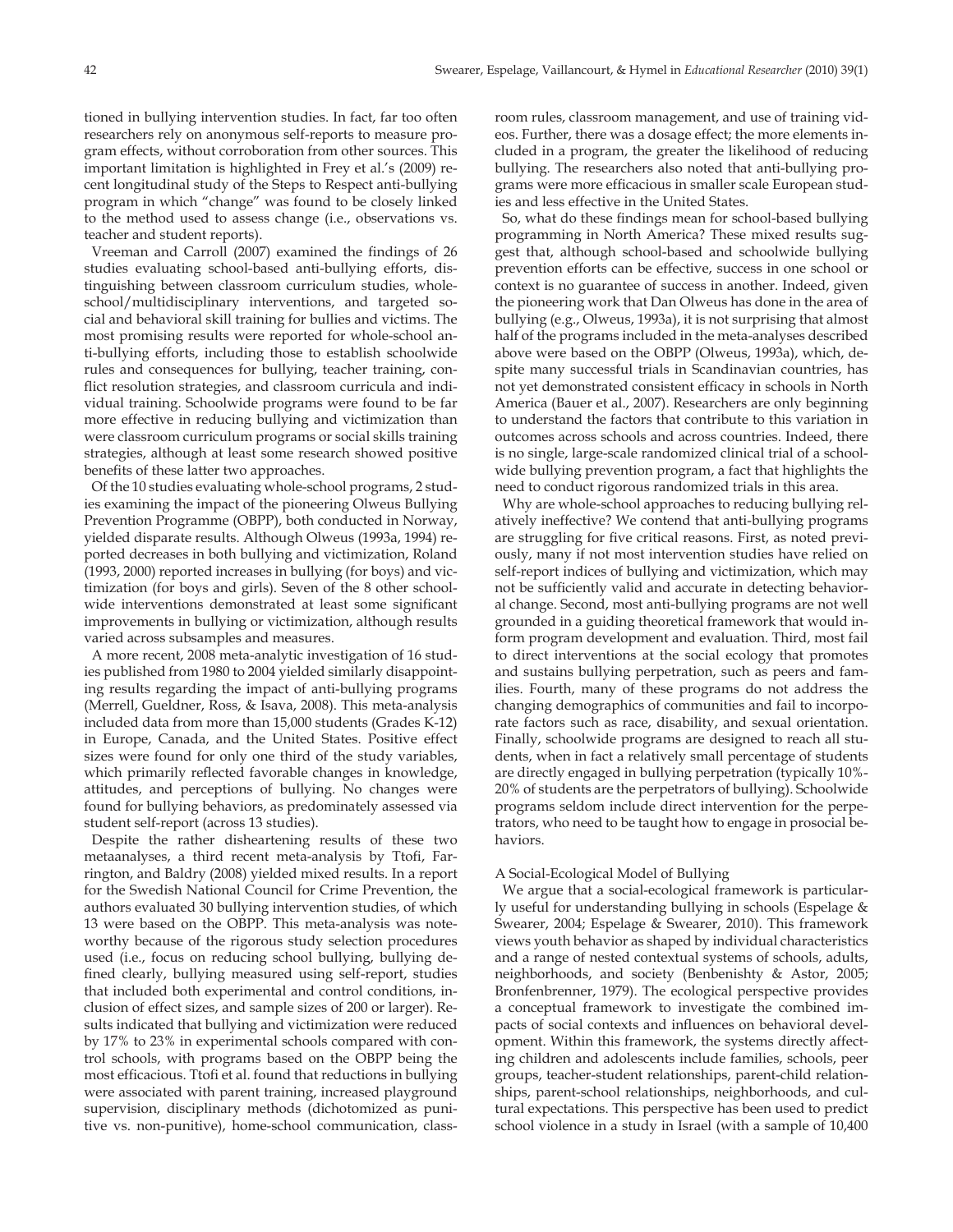students in Grades 7-11 in 162 schools across Israel), showing that the variables male, junior high, low socioeconomic status, one religious/culture-specific type of school versus another, crowded classrooms, and school climate were significantly related to engagement in school violence (Khoury-Kassabri, Benbenishty, Astor, & Zeira, 2004). Although a social-ecological perspective on the interrelations among these systems in the school violence literature has been studied, the application of this framework in the bullying literature has been slower to evolve.

A social-ecological perspective offers a holistic view of bullying, but within this framework are situated processoriented theories of attitude and behavior change in children and adolescents. For example, what is it about positive peer influences or a positive school climate that deters adolescents from engaging in bullying perpetration? How do the developmental demands of early adolescence foster the use of bullying to establish dominance within a peer group? At the individual level, what are the cognitive factors that support or inhibit engagement in bullying (Doll & Swearer, 2006)? Future empirical research in bullying prevention and intervention should examine these questions based on social-ecological theory.

#### Implications for Future Research, Policy, and Practice

Research on the interrelations among schools, families, peer groups, and individual factors has been slower to evolve in bullying prevention and intervention efforts. Before selecting a specific intervention, educators should investigate whether or not the intervention is based in research, if it promotes prosocial behavior (Colvin, Tobin, Beard, Hagan, & Sprague, 1998; Greenberg et al., 2003), and if there are documented outcome data. The research that has been conducted on bullying prevention and intervention suggests that anti-bullying initiatives should include individual, peer, family, school, and community efforts. Finally, it is important to consider school bullying as part of a larger focus within schools on social and emotional development and learning (see Greenberg et al., 2003; see also www.casel.org).

Armed with a theoretically driven and data-based model of bullying prevention, education researchers and practitioners not only can significantly reduce attitudes and perceptions supportive of bullying but also can create meaningful and sustainable behavior change. One challenge, however, is getting educators to adopt such evidence-based programs. In a recent study examining how 1,176 educators determine which anti-bullying programs they choose to implement, Cunningham et al. (2009) found that educators preferred to adopt anti-bullying programs in their schools that their colleagues anecdotally reported were effective over programs that were scientifically shown to be effective.

This article explicates the need for comprehensive programming that incorporates the various levels of the social ecology and pays particular attention to methodological issues that plague the bullying literature. Given that almost all evaluations of school-based interventions rely on anonymous self-report, there is a need for studies to examine the veracity of different methodological approaches. These methodological challenges influence prevention and intervention outcomes. Unfortunately, the research suggests that the majority of school-based bullying prevention programs have had

#### little impact on reducing bullying behavior.

Bullying will be reduced and/or stopped when prevention and intervention programs target the complexity of individual, peer, school, family, and community contexts in which bullying unfolds. Given the rapid growth of this literature, and the advent of information on the Internet that has facilitated international exchanges of information in this area (e.g., Bullying Research Network, n.d.; see Hymel & Swearer, 2009), research on bullying and victimization will influence educational practice. The linkage between research and practice is the answer to the question how to eradicate bullying among youth.

#### Note

1 We wish to acknowledge the organizations that have supported our research and writing in the areas of bullying and peer victimization: the College of Education and Human Sciences at the University of Nebraska and the Woods Charitable Fund (first author); Centers for Disease Control and Prevention (second author); the Social Sciences and Humanities Research Council of Canada (Community-University Research Alliance) and Canadian Institutes of Health Research (Canada Research Chairs Program) (third author); and the Edith Lando Charitable Foundation and the Social Sciences and Humanities Research Council of Canada's Science Prevention Cluster (fourth author).

#### References

- Aboud, F., & Miller, L. (2007). Promoting peer intervention in name-calling. *South African Journal of Psychology*, 37, 803-819.
- American Association of University Women Educational Foundation. (2001). *Hostile Hallways: Sexual Harassment and Bullying in Schools*. Washington, DC: Harris/Scholastic Research.
- Astor, R. A., Meyer, H. M., & Pitner, R. O. (2001). Elementary and middle school students' perceptions of violence-prone school subcontexts. *Elementary School Journal*, 101, 511-528.
- Batsche, G. M., & Knoff, H. M. (1994). Bullies and their victims: Understanding a pervasive problem in schools. *School Psychology Review*, 23, 165-174.
- Bauer, N. S., Lozano, P., & Rivara, F. P. (2007). The effectiveness of the Olweus Bullying Prevention Program in public middle schools: A controlled trial. *Journal of Adolescent Health*, 40, 266-274.
- Benbenishty, R., & Astor, R. A. (2005). *School Violence in Context: Culture, Neighborhood, Family, School, and Gender*. New York: Oxford University Press.
- Beran, T. (2008). Consequences of being bullied at school. In D. Pepler & W. Craig (Eds.), *Understanding and Addressing Bullying: An International Perspective* (pp. 44-66). Bloomington, IN: Authorhouse.
- Boulton, M. J., Trueman, M., & Flemington, I. (2002). Associations between secondary school pupils' definitions of bullying, attitudes towards bullying, and tendencies to engage in bullying: Age and sex differences. *Educational Studies*, 28, 353-370.
- Brockenbrough, K., Cornell, D., & Loper, A. (2002). Aggressive victims of violence at school. *Education and Treatment of Children*, 25, 273-287.
- Bronfenbrenner, U. (1979). *The Ecology of Human Development:*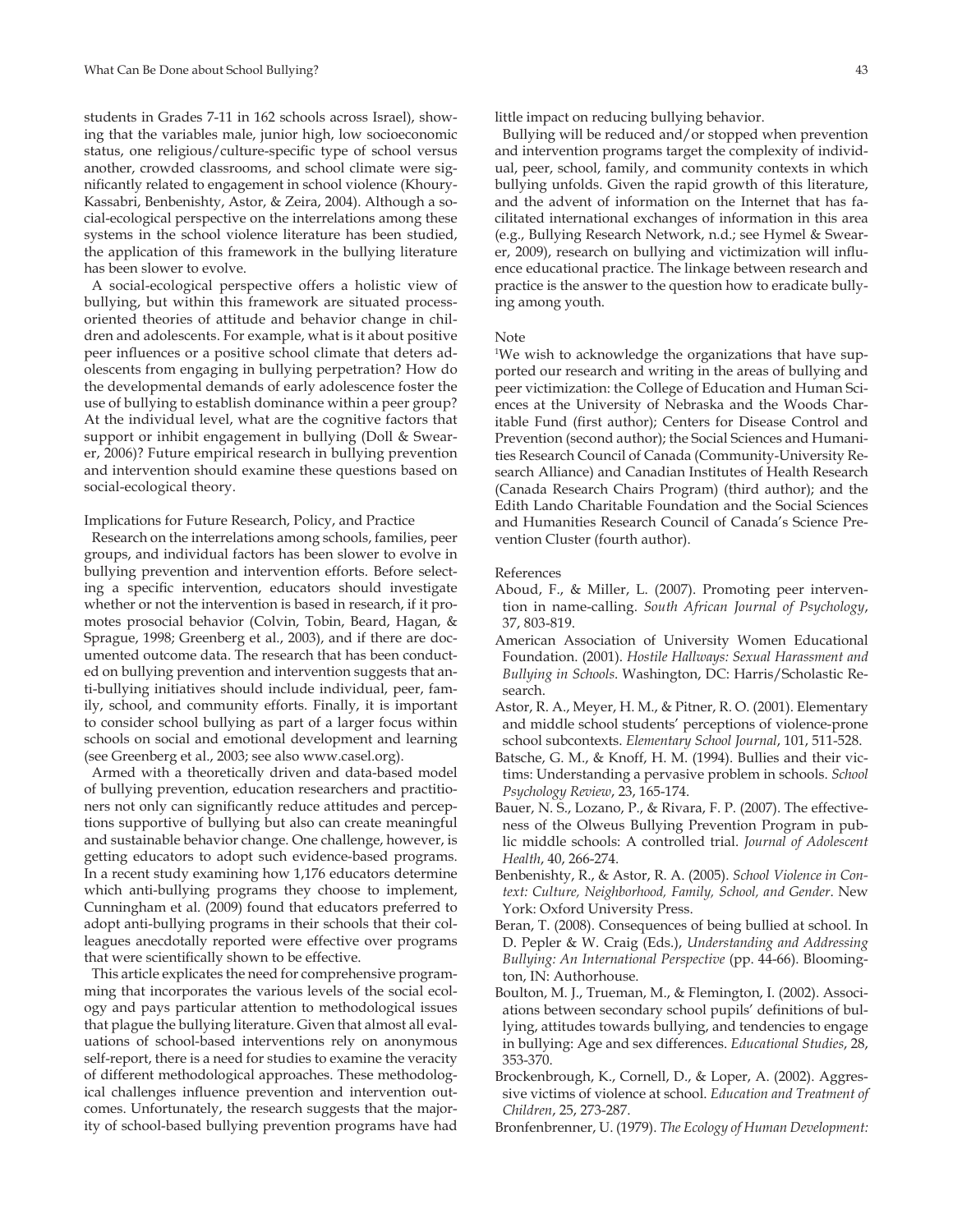*Experiments by Nature and Design*. Cambridge, MA: Harvard University Press.

- Bullying Research Network. (n.d.). Retrieved May 1, 2009, from University of Nebraska-Lincoln, College of Education and Human Sciences website: http://brnet.unl.edu
- Byrne, B. (1994). Bullies and victims in a school setting with reference to some Dublin schools. *Irish Journal of Psychology*, 15, 574-586.
- Cairns, R. B., & Cairns, B. D. (1994). *Lifelines and Risks: Pathways of Youth in Our Time*. Cambridge, UK: Cambridge University Press.
- Chesir-Teran, D. (2003). Conceptualizing and addressing heterosexism in high schools: A setting-level approach. *American Journal of Community Psychology*, 31, 269-279.
- Cole, J., Cornell, D. G., & Sheras, P. (2006). Identification of school bullies by survey methods. *Professional School Counseling*, 9, 305-313.
- Colvin, G., Tobin, T., Beard, K., Hagan, S., & Sprague, J. (1998). The school bully: Assessing the problem, developing interventions, and future research directions. *Journal of Behavioral Education*, 8, 293-319.
- Cornell, D. G., & Bandyopadhyay, S. (2010). The assessment of bullying. In S. R. Jimerson, S. M. Swearer, & D. L. Espelage (Eds.), *Handbook of Bullying in Schools: An International Perspective* (pp. 265- 276). New York: Routledge.
- Cornell, D. G., & Brockenbrough, K. (2004). Identification of bullies and victims: A comparison of methods. *Journal of School Violence*, 3, 83-87.
- Craig, W. M., & Pepler, D. J. (1995). Peer processes in bullying and victimization: An observational study. *Exceptionality Education Canada*, 5, 81-95.
- Craig, W. M., & Pepler, D. J. (1997). Observations of bullying and victimization in the school yard. *Canadian Journal of School Psychology*, 13, 41-59.
- Craig, W. M., Pepler, D., & Atlas, R. (2000). Observations of bullying in the playground and in the classroom. *School Psychology International*, 21, 22-36.
- Cross, D., Hall, M., Hamilton, G., Pintabona, Y., & Erceg, E. (2004). Australia: The Friendly Schools Project. In P. K. Smith, D. Pepler, & K. Rigby (Eds.), *Bullying in Schools: How Successful Can Interventions Be?* (pp. 187-210). Cambridge, UK: Cambridge University Press.
- Cunningham, C. E., Vaillancourt,T., Rimas, H., Deal, K., Cunningham, L., Short, K., et al. (2009). Modeling the bullying prevention program preferences of educators: A discrete choice conjoint experiment. *Journal of Abnormal Child Psychology*, 37, 929-943.
- Doll, B. J., & Swearer, S. M. (2006). Cognitive-behavioral interventions for participants in bullying and coercion. In R. B. Mennuti, A. Freeman, & R. W. Christner (Eds.), *Cognitive-Behavioral Interventions in Educational Settings* (pp. 184-201). New York: Routledge.
- Espelage, D. L., Aragon, S. R., Birkett, M., & Koenig, B. W. (2008). Homophobic teasing, psychological outcomes, and sexual orientation among high school students: What influence do parents and schools have? *School Psychology Review*, 37, 202-216.
- Espelage, D. L., Green, H., Jr., & Wasserman, S. (2007). Statistical analysis of friendship patterns and bullying behaviors among youth. *New Directions for Child and Adolescent Development*, 118, 61-75.
- Espelage, D. L., & Holt, M. K. (2001). Bullying and victimization during early adolescence: Peer influences and psychosocial correlates. In R. Geffner & M. Loring (Eds.), *Bullying Behaviors: Current Issues, Research, and Interventions*. Binghamton, NY: Haworth.
- Espelage, D. L., Holt, M. K., & Henkel, R. R. (2003). Examination of peer-group contextual effects on aggression during early adolescence. *Child Development*, 74, 205-220.
- Espelage, D. L., & Swearer, S. M. (2004). *Bullying in American Schools: A Social-Ecological Perspective on Prevention and Intervention*. Mahwah, NJ: Lawrence Erlbaum.
- Espelage, D. L., & Swearer, S. M. (2009). Contributions of three social theories to understanding bullying perpetration and victimization among school-aged youth. In M. J. Harris (Ed.), *Bullying, Rejection, and Peer Victimization: A Social Cognitive Neuroscience Perspective* (pp. 151-170). New York: Springer.
- Espelage, D. L., & Swearer, S. M. (2010). A social-ecological model for bullying prevention and intervention: Understanding the impact of adults in the social ecology of youngsters. In S. R. Jimerson, S. M. Swearer, & D. L. Espelage (Eds.), *Handbook of Bullying in Schools: An International Perspective* (pp. 61-72). New York: Routledge.
- Fonagy, P., Twemlow, S. W., Vernberg, E., Sacco, F. C., & Little, T. D. (2005). Creating a peaceful school learning environment: The impact of an antibullying program on educational attainment in elementary schools. *Medical Science Monitor*, 11, 317-325.
- Frey, K. S., Hirschstein, M. K., Edstrom, L. V., & Snell, J. L. (2009). Observed reductions in school bullying, nonbullying aggression and destructive bystander behavior: A longitudinal evaluation. *Journal of Educational Psychology*, 101, 466-481.
- Fried, S., & Fried, P. (1996). *Bullies and Victims: Helping Your Child through the Schoolyard Battlefield*. New York: M. Evans.
- Furlong, M. J., Sharkey, J. D., Felix, E. D., Tanigawa, D., & Green, J. G. (2010). Bullying assessment: A call for increased precision of self-reporting procedures. In S. R. Jimerson, S. M. Swearer, & D. L. Espelage (Eds.), *Handbook of Bullying in Schools: An International Perspective* (pp. 329-346). New York: Routledge.
- Glew, G. M., Fan, M., Katon, W., Rivara, F. P., & Kernic, M. A. (2005). Bullying, psychosocial adjustment, and academic performance in elementary school. *Archives of Pediatric Adolesscent Medicine*, 159, 1,026-1,031.
- Goldbaum, S., Craig, W. M., Pepler, D., & Connolly, J. (2003). Developmental trajectories of victimization: Identifying risk and protective factors. *Journal of Applied School Psychology*, 19, 139-156.
- Graham, S. (2009). Some myths and facts about bullies and victims. In S. Hymel & S. M. Swearer (Eds.), Bullying at school and online [Special edition of *Education.com*]. Retrieved May 1, 2009, http://www.education.com/topic/ school-bullying-teasing/
- Graham, S., Bellmore, A., & Juvonen, J. (2003). Peer victimization in middle school: When self- and peer views diverge. *Journal of Applied School Psychology*, 19, 117-137.
- Graham, S., & Juvonen, J. (1998). A social cognitive perspective on peer aggression and victimization. *Annals of Child Development*, 13, 21-66.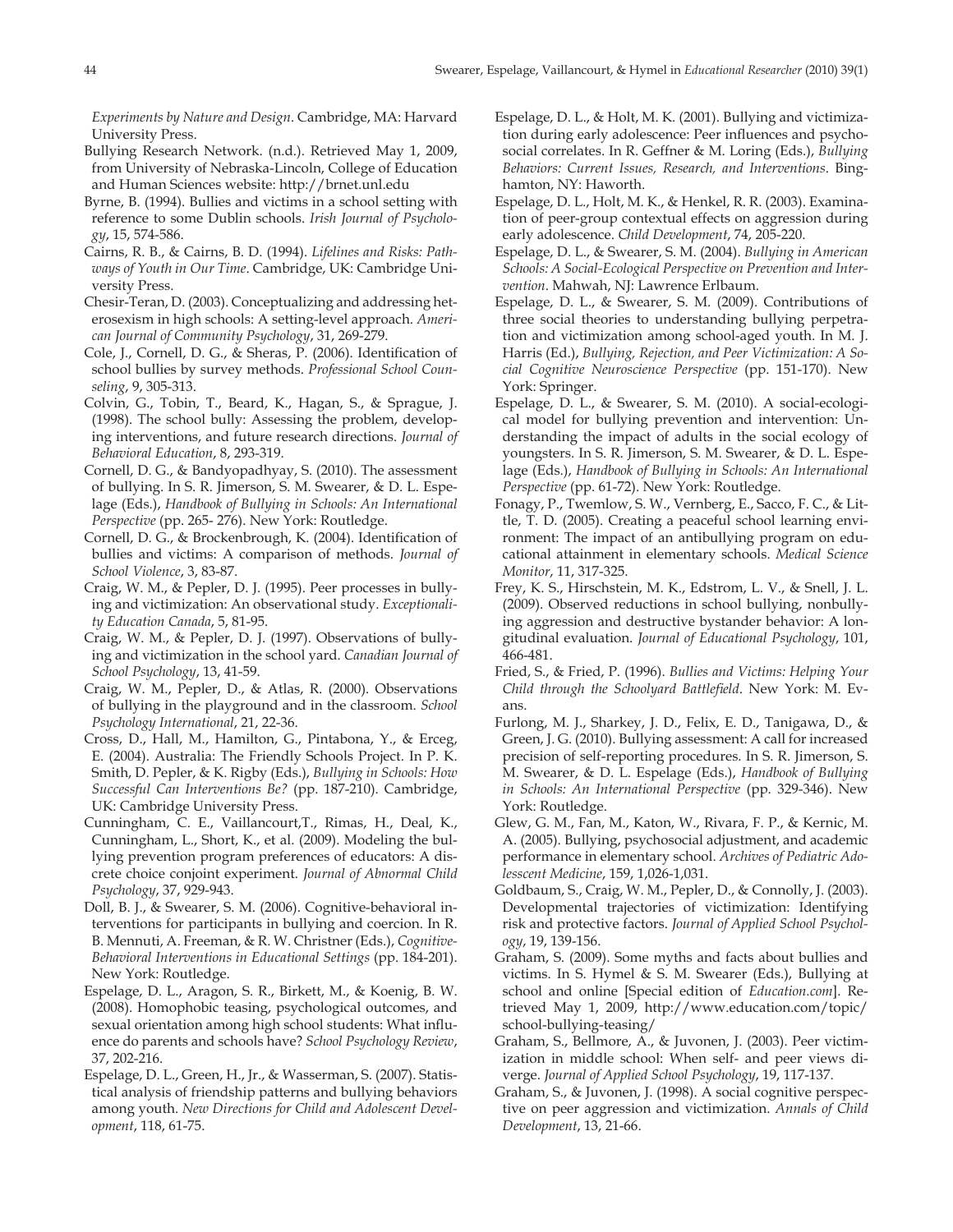- Greenberg, M. T., Weissberg, R. P., O'Brien, M. U., Zins, J. E., Fredericks, L., Resnik, H., et al. (2003). School-based prevention: Promoting positive social development through social and emotional learning. *American Psychologist*, 58, 466-474.
- Griffith, J. (1996). Relation of parental involvement, empowerment, and school traits to students' academic performance. *Journal of Educational Research*, 90, 33-41.
- Hanewinkel, R. (2004). Prevention of bullying in German schools: An evaluation of an anti-bullying approach. In P. K. Smith, D. Pepler, & K. Rigby (Eds.), *Bullying in Schools: How Successful Can Interventions Be?* (pp. 81-97). Cambridge, UK: Cambridge University Press.
- Hanish, L. D., & Guerra, N. G. (2002). A longitudinal analysis of patterns of adjustment following peer victimization. *Development and Psychopathology*, 14, 69-89.
- Hawker, D. S. J., & Boulton, M. J. (2000). Twenty years' research on peer victimization and psychosocial maladjustment: A meta-analytic review of cross-sectional studies. *Journal of Child Psychology and Psychiatry and Allied Disciplines*, 41, 441-455.
- Hawkins, D. J., Catalano, R. F., & Miller, J. Y. (1992). Risk and protective factors for alcohol and other drug problems in adolescence and early adulthood: Implications for substance abuse prevention. *Psychological Bulletin*, 112, 64- 105.
- Hoover, J. H., Oliver, R. L., & Thomson, K. A. (1993). Perceived victimization by school bullies: New research and future direction. *Journal of Humanistic Education and Development*, 32, 76-84.
- Huber, J. D. (1983). Comparison of disciplinary concerns in small and large schools. *Small School Forum*, 4, 7-9.
- Hymel, S., & Swearer, S. M. (Eds.). (2009). Bullying at school and online [Special edition of *Education.com*]. Retrieved May 1, 2009, from http://www.education.com/topic/schoolbullying-teasing/
- Janssen, I., Craig, W. M., Boyce, W. F., & Pickett, W. (2004). Associations between overweight and obesity with bullying behaviors in school-aged children. *Pediatrics*, 113, 1,187- 1,194.
- Jeffrey, L. R., Miller, D., & Linn, M. (2001). Middle school bullying as a context for the development of passive observers to the victimization of others. In R. A. Geffner, M. Loring, & C. Young (Eds.), Bullying behavior: Current issues, research, and interventions (pp. 143-156). Binghamton, NY: Haworth.
- Jimerson, S. R., Swearer, S. M., & Espelage, D. L. (Eds.). (2009). *Handbook of Bullying in Schools: An International Perspective*. New York: Routledge.
- Juvonen, J., Graham, S., & Schuster, M. A. (2003). Bullying among young adolescents: The strong, the weak, and the troubled. *Pediatrics*, 112, 1,231-1,237.
- Juvonen, J., Nishna, S., & Graham, S. (2001). Self-views versus peer perceptions of victim status among early adolescents. In J. Juvonen & S. Graham (Eds.), *Peer Harassment in School: The Plight of the Vulnerable and the Victimized* (pp. 105- 124). New York: Guilford.
- Kaltiala-Heino, R., Rimpela, M., Marttunen, M., Rimpela, A., & Rantanen, P. (1999). Bullying, depression, and suicidal ideation in Finnish adolescents: School survey. *British Medical Journal*, 319, 348-351.
- Kaltiala-Heino, R., Rimpela, M., Rantanen, P., & Rimpela, A. (2000). Bullying at school—An indicator of adolescents at risk for mental disorders. *Journal of Adolescence*, 23, 661-674.
- Kasen, S., Berenson, K., Cohen, P., & Johnson, J. G. (2004). The effects of school climate on changes in aggressive and other behaviors related to bullying. In D. L. Espelage & S. M. Swearer (Eds.), *Bullying in American Schools: A Social-Ecological Perspective on Prevention and Intervention* (pp. 187- 210). Mahwah, NJ: Lawrence Erlbaum.
- Kasen, S., Cohen, P., & Brook, J. S. (1998). Adolescent school experiences and dropout, adolescent pregnancy, and young adult deviant behavior. *Journal of Adolescent Research*, 13, 49-72.
- Kasen, S., Johnson, J., & Cohen, P. (1990). The impact of school emotional climate on student psychopathology. *Journal of Abnormal Child Psychology*, 18, 165-177.
- Kaukiainen, A., Bjorkqvist, K., Lagerspetz, K., Osterman, K., Salmivalli, C., Rothberg, S., et al. (1999). The relationships between social intelligence, empathy, and three types of aggression. *Aggressive Behavior*, 25, 81-89.
- Kaukiainen, A., Salmivalli, C., Lagerspetz, K., Tamminen, M., Vauras, M., Maki, H., et al. (2002). Learning difficulties, social intelligence, and self-concept: Connections to bully-victim problems. *Scandinavian Journal of Psychology*, 43, 269-278.
- Khoury-Kassabri, M., Benbenishty, R., Astor, R. V., & Zeira, A. (2004). The contributions of community, family, and school variables to student victimization. *American Journal of Community Psychology*, 34, 187-204.
- Kochenderfer, R., & Ladd, G. W. (1996). Peer victimization: Cause or consequence of school maladjustment? *Child Development*, 67, 1305-1317.
- Kosciw, J. G., & Diaz, E. M. (2006). *The 2005 National School Climate Survey: The Experiences of Lesbian, Gay, Bisexual, and Transgender Youth in Our Nation's Schools*. New York: GLSEN.
- Kosciw, J. G., Diaz, E. M., & Greytak, E. A. (2008). *The 2007 National School Climate Survey: The Experiences of Lesbian, Gay, Bisexual, and Transgender Youth in Our Nation's Schools*. New York: GLSEN.
- Kumpulainen, K., Räsänen, E., & Henttonen, I. (1998). Children involved in bullying: Psychological disturbance and the persistence of the involvement. *Child Abuse and Neglect*, 23, 1,253-1,262.
- Kumpulainen, K., Räsänen, E., Henttonen, I., Almqvist, F., Kresanov, K., Linna, S. L., et al. (1998). Bullying and psychiatric symptoms among elementary school-aged children. *Child Abuse and Neglect*, 22, 705-717.
- Kumpulainen, K., Räsänen, E., & Puura, K. (2001). Psychiatric disorders and the use of mental health services among children involved in bullying. *Aggressive Behavior*, 27, 102-110.
- Ladd, G. W. (2003). Probing the adaptive significance of children's behavior and relationships in the school context: A child by environment perspective. In R. V. Kail (Ed.), *Advances in Child Development and Behavior* (pp. 43-104). San Diego, CA: Academic Press.
- Ladd, G., & Kochenderfer-Ladd, B. (2002). Identifying victims of peer aggression from early to middle childhood: Analysis of cross-informant data for concordance, estimation of relational adjustment, prevalence of victimization, and characteristics of identified victims. *Psychological Assessment*, 14, 74-96.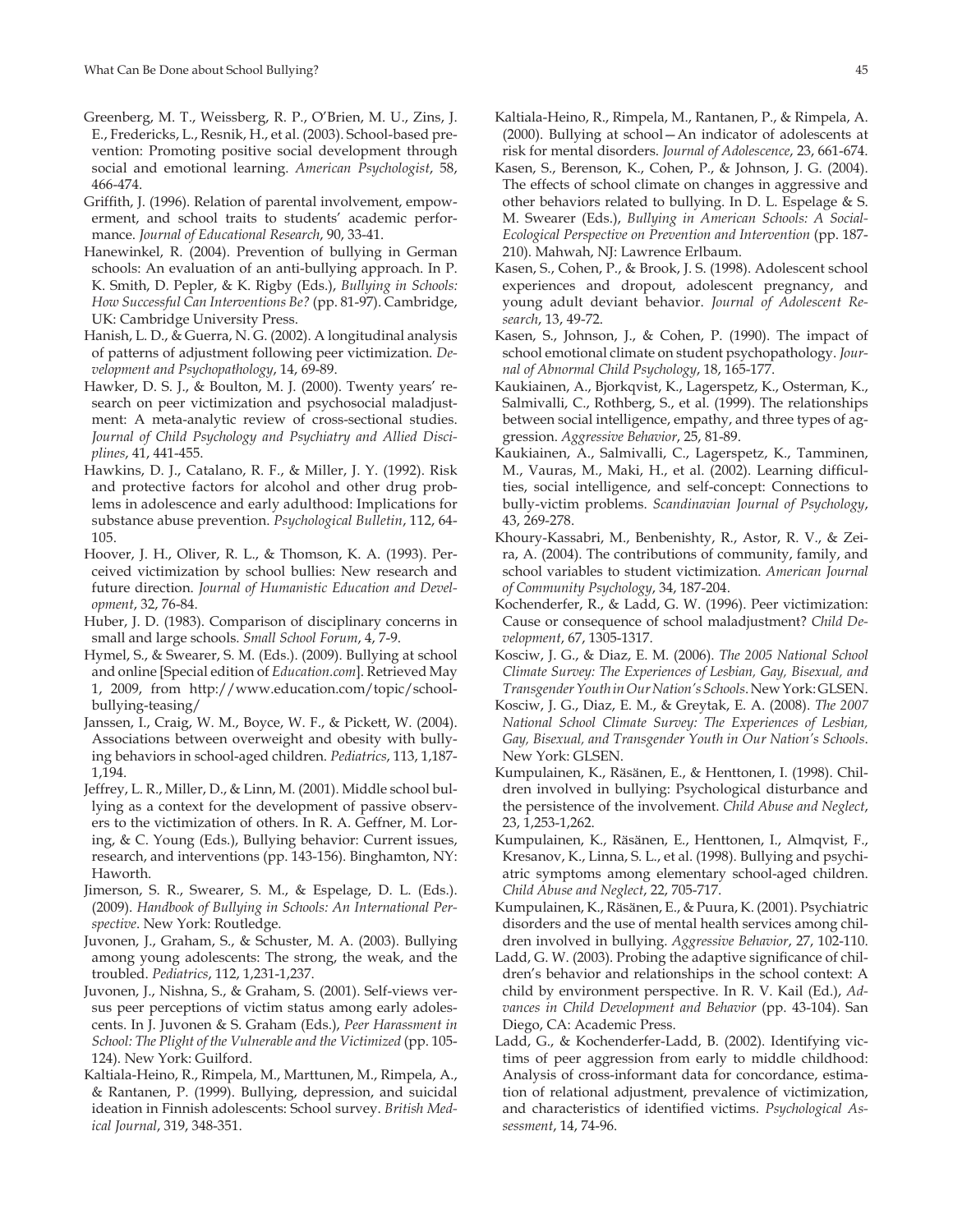- Limber, S. P., Nation, M., Tracy, A. J., Melton, G. B., & Flerx, V. (2004). Implementation of the Olweus Bullying Prevention Programme in the southeastern United States. In P. K. Smith, D. Pepler, & K. Rigby (Eds.), *Bullying in Schools: How Successful Can Interventions Be?* (pp. 55-79). Cambridge, UK: Cambridge University Press.
- Little, L. (2002). Middle-class mothers' perceptions of peer and sibling victimization among children with Asperger's syndrome and nonverbal learning disorders. *Issues in Comprehensive Pediatric Nursing*, 25, 43-57.
- Llewellyn, A. (2000). Perceptions of mainstreaming: A systems approach. *Developmental Medicine and Child Neurology*, 42, 106-115.
- McDougall, P., Vaillancourt, T., & Hymel, S. (2009). What happens over time to those who bully and those who are victimized? In S. Hymel & S. Swearer (Eds.), Bullying at school and online [Special edition of *Education.com*]. Retrieved May 1, 2009, from http://www .education.com/ topic/school-bullying-teasing/
- Marini, Z., Fairbairn, L., & Zuber, R. (2001). Peer harassment in individuals with developmental disabilities: Towards the development of a multidimensional bullying identification model. *Developmental Disabilities Bulletin*, 29, 170-195.
- Merrell, K. W., Gueldner, B. A., Ross, S.W., & Isava, D. M. (2008). How effective are school bullying intervention programs? A meta-analysis of intervention research. *School Psychology Quarterly*, 23, 26-42.
- Nabuzoka, D. (2003). Teacher ratings and peer nominations of bullying and other behavior of children with and without learning difficulties. *Educational Psychology*, 23, 307-321.
- Nansel, T. R., Haynie, D. L., & Simons-Morton, B. G. (2003). The association of bullying and victimization with middle school adjustment. *Journal of Applied School Psychology*, 19, 45-61.
- Nansel, T. R., Overpeck, M., Pilla, R. S., Ruan, W. J., Simons-Morton, B. G., & Scheidt, P. (2001). Bullying behaviors among U.S. youth: Prevalence and association with psychosocial adjustment. *Journal of the American Medical Association*, 285, 2,094-2,100.
- Nordhagen, R., Neilsen, A., Stigum, H., & Kohler, L. (2005). Parental reported bullying among Nordic children: A population-based study. *Child Care, Health and Development*, 31, 693-701.
- Norwich, B., & Kelly, N. (2004). Pupils' views on inclusion: Moderate learning difficulties and bullying in mainstream and special schools. *British Educational Research Journal*, 30, 43-65.
- Olweus, D. (1992). Bullying among schoolchildren: Intervention and prevention. In R. D. Meters, R. J. McMahon, & V. L Quinsey (Eds.), *Aggression and Violence throughout the Life Span* (pp. 100-125). London: Sage.
- Olweus, D. (1993a). *Bullying at School: What We Know and What We Can Do*. Oxford, UK: Blackwell.
- Olweus, D. (1993b). Victimisation by peers: Antecedents and long-term outcomes. In K. H. Rubin & J. B. Asendorpf (Eds.), *Social Withdrawal, Inhibition and Shyness in Childhood* (pp. 315-341). Hillsdale, NJ: Lawrence Erlbaum.
- Olweus, D. (1994). Bullying at school: Long-term outcomes for the victims and an effective school-based intervention program. In L. R. Huesmann (Ed.), *Aggressive Behavior: Current Perspectives* (pp. 97- 130). New York: Plenum.
- Olweus, D. (1995). Bullying or peer abuse at school: Facts and interventions. *Current Directions in Psychological Science*, 4, 196-200.
- Olweus, D. (2004). The Olweus Bullying Prevention Programme: Design and implementation issues and a new national initiative in Norway. In P. K. Smith, D. Pepler, & K. Rigby (Eds.), *Bullying in Schools: How Successful Can Interventions Be?* (pp. 13-36). Cambridge, UK: Cambridge University Press.
- O'Moore, A. M., & Hillery, B. (1989). Bullying in Dublin schools. *Irish Journal of Psychology*, 10, 426-441.
- Orpinas, P., & Horne, A. M. (2006). *Bullying Prevention: Creating a Positive School Climate and Developing Social Competence*. Washington, DC: American Psychological Association.
- Rivers, I. (2001). The bullying of sexual minorities at school: Its nature and long-term correlates. *Educational and Child Psychology*, 18, 32-46.
- Rodkin, P. C., Farmer, T. W., Pearl, R., & Van Acker, R. (2006). They're cool: Ethnic and peer group supports for aggressive boys and girls. *Social Development*, 36, 14-24.
- Roland, E. (1993). Bullying: A developing tradition of research and management. In D. P. Tattum (Ed.), *Understanding and Managing Bullying* (pp. 15-30). Oxford, UK: Heinemann Educational.
- Roland, E. (2000). Bullying in school: Three national innovations in Norwegian schools in 15 years. *Aggressive Behavior*, 26, 135-143.
- Rutter, M., Maughan, B., Mortimore, P., Ouston, J., & Smith, A. (1979). *Fifteen Thousand Hours: Secondary Schools and Their Effects on Children*. Cambridge, MA: Harvard University Press.
- Salmivalli, C., Karna, A., & Poskiparta, E. (2010). Development, evaluation, and diffusion of a national anti-bullying program (KiVA). In B. Doll, W. Pfohl, & J. Yoon (Eds.), *Handbook of Youth Prevention Science*. New York: Routledge.
- Salmivalli, C., Kaukiainen, A., Voeten, M., & Sinisammal, M. (2004). Targeting the group as a whole: The Finnish antibullying intervention. In P. K. Smith, D. Pepler, & K. Rigby (Eds.), *Bullying in Schools: How Successful Can Interventions Be?* (pp. 251-274). Cambridge, UK: Cambridge University Press.
- Salmivalli, C., Lagerspetz, K., Bjorkqvist, K., & Kaukiainen, A. (1996). Bullying as a group process; Participant roles and their relations to social status within the group. *Aggressive Behavior*, 22, 1-15.
- Salmivalli, C., & Voeten, M. (2004). Connections between attitudes, group norms and behavior associated with bullying in schools. *International Journal of Behavioral Development*, 28, 246-258.
- Slee, P. T. (1993). Bullying: A preliminary investigation of the nature and effects on social cognition. *Early Child Development and Care*, 87, 47-57.
- Smith, P. K., Cowie, H., Olafsson, R. F., & Liefooghe, P. D. (2002). Definitions of bullying: A comparison of terms used, and age and gender differences, in a fourteen-country international comparison. *Child Development*, 73, 1,119-1,133.
- Smith, P. K., & Levan, S. (1995). Perceptions and experiences of bullying in younger pupils. *British Journal of Educational Psychology*, 65, 489-500.
- Smith, J. D., Schneider, B. H., Smith, P. K., & Ananiadou, K. (2004). The effectiveness of whole-school antibullying programs: A synthesis of evaluation research. *School Psychology Review*, 33, 547-560.